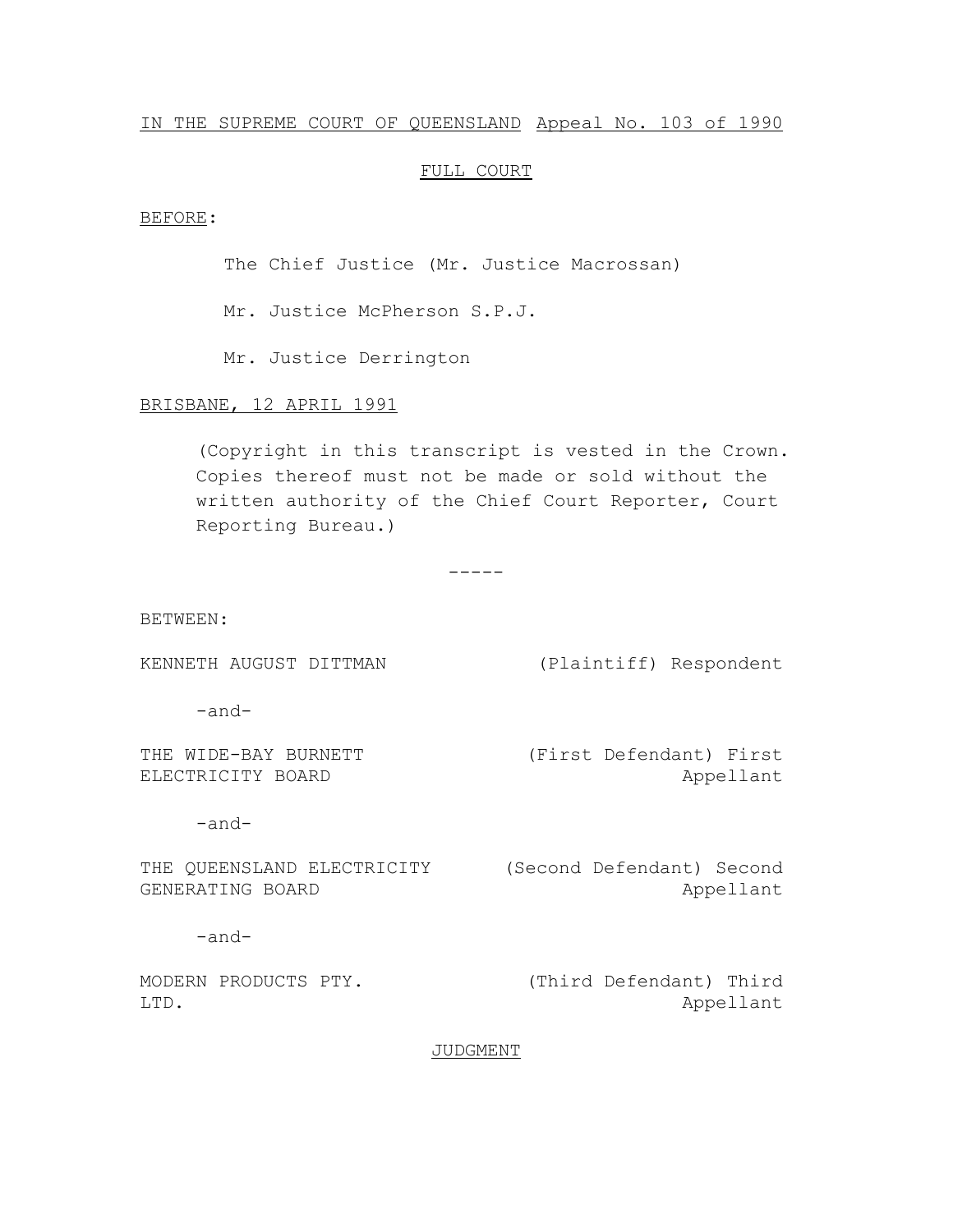THE CHIEF JUSTICE: This is an appeal by the defendants in a damages claim brought by an employee. The appeal involves one point only, as we see from the notice. It is said that the sum assessed for general damages for pain and suffering and loss of amenities was manifesly excessive. The amount which the learned District Court Judge awarded for pain and suffering and loss of amenities was \$102,000. The result was that the total amount awarded on the plaintiff's claim was \$168,886.56.

The accident in which the injury occurred happened a long time ago; it is as long ago as June of 1979. The plaintiff was one of two persons working on a transformer. In the course of his employment, an explosion occurred and he was engulfed in flames and very badly burnt. This description, which appears to be appropriate, is taken from the reasons of the trial judge:

"The plaintiff was thrown to the ground and engulfed in flames. His clothes and hair were on fire. He received very severe burns and the experience was so horrifying that he can scarcely to this day discuss the matter without emotional distress. Eventually, after local attention and treatment, the plaintiff arrived in agony at the Royal Brisbane Hospital. Thereafter followed quite prolonged and no doubt excruciatingly painful treatment."

The description which I will now give was also set out by the trial judge and taken from a report of the Royal Brisbane Hospital. The trial judge described it as an accurate description. This is contained within it:

"The burn was extensive. The main areas burnt were the face, scalp, ears and dorsum of both hands. Those areas sustained full and deep partial thickness burns. As well, the plaintiff sustained respiratory burns. Treatment then had to be applied to deal with this condition."

We note the following further factors. Dr. Hinkley, a plastic and reconstructive surgeon, carried out operative procedures upon the plaintiff and there was a report containing these matters: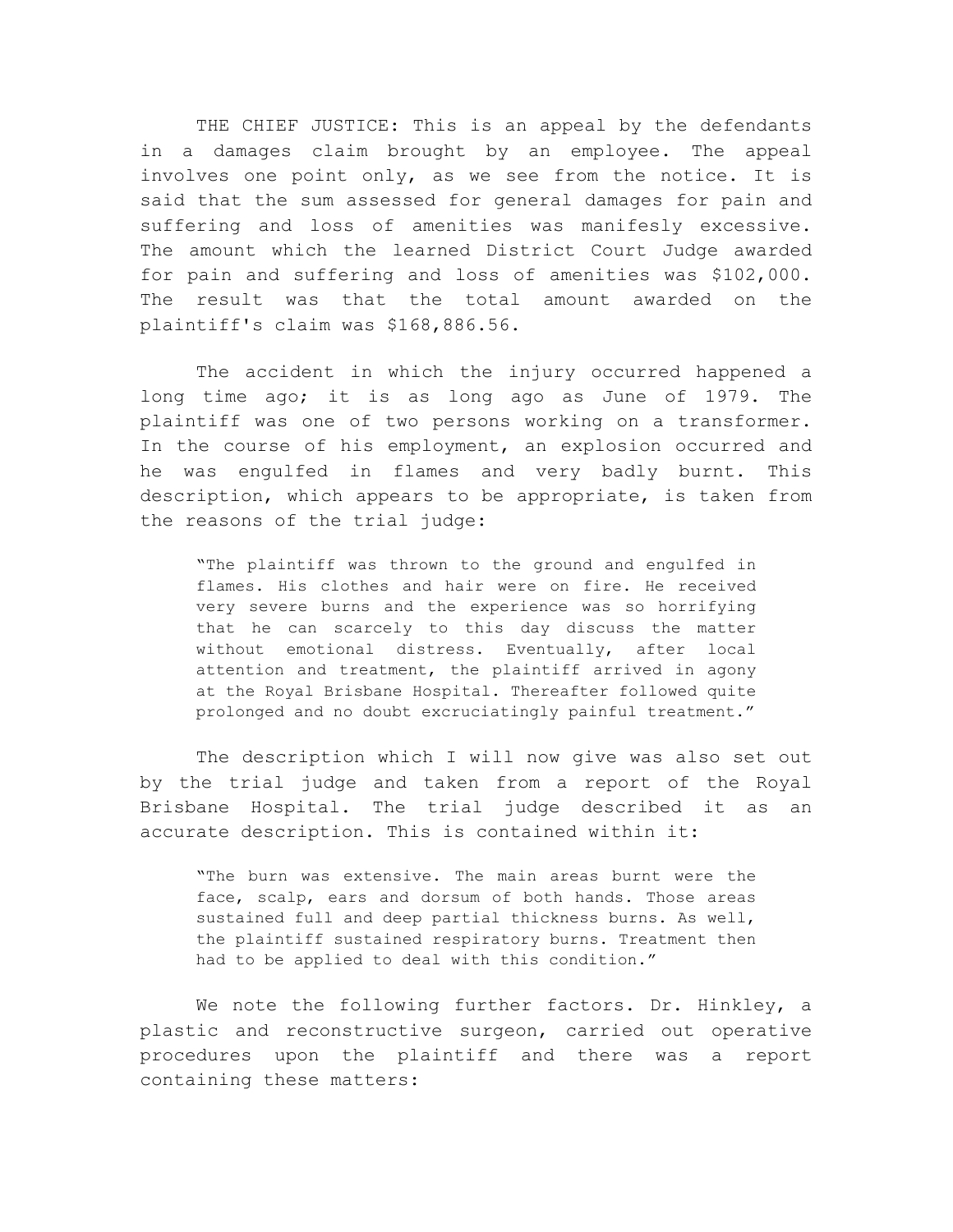"There was a major area of hair loss and marked thinning in a further area apart from that which suffered the major loss. Operative procedures were carried out which involved, really, moving around sectors of the scalp to make the most of the hair bearing skin which was left to the plaintiff. The result of these procedures was to decrease the major area of hair loss to about one third of its original state. The cosmetic improvement and the protective covering of the plaintiff's head has been achieved at the expense of discomfort because of the tightness of the scalp which followed the operative procedures. There are also, of course, certain residual areas of scarring throughout the scalp."

## The learned trial judge then went on to say:

"The final scarring which has been left is obvious when the plaintiff is viewed from a distance of some 10 or so paces and a portion of the plaintiff's right ear also is lost, and the loss is obvious from a similar distance. Naturally enough, the plaintiff is conscious of his disfigurement and this disfigurement will be permanent. His hands are also disfigured. He must contend not only with the embarrassment which he suffers but the need to protect against sunburn and the application of force to the areas where his skin is weakened. He was originally a social golfer and a keep fisherman. He now plays little golf and is obliged to confine his fishing to night-time. He is left with a morbid fear of obligations to work in sub-stations, that being where the accident occurred."

The trial judge concluded, and there is no reason to depart from his thoughts on this matter, "The plaintiff's nervous condition will continue and accordingly then is very much part of his loss of amenities."

We see that the medical opinion is that there would be no reason to advise further surgery to the scalp. We take into account the burning and scarring left on the face as well as the ears. There is some webbing left in the hands because of the way in which the skin has healed. There is scarring as well in the area of the right elbow, and similar sized scarring on the buttocks. The plaintiff's right thigh was used as the donor site for the extensive skin-grafting procedures which had to be carried out. Minor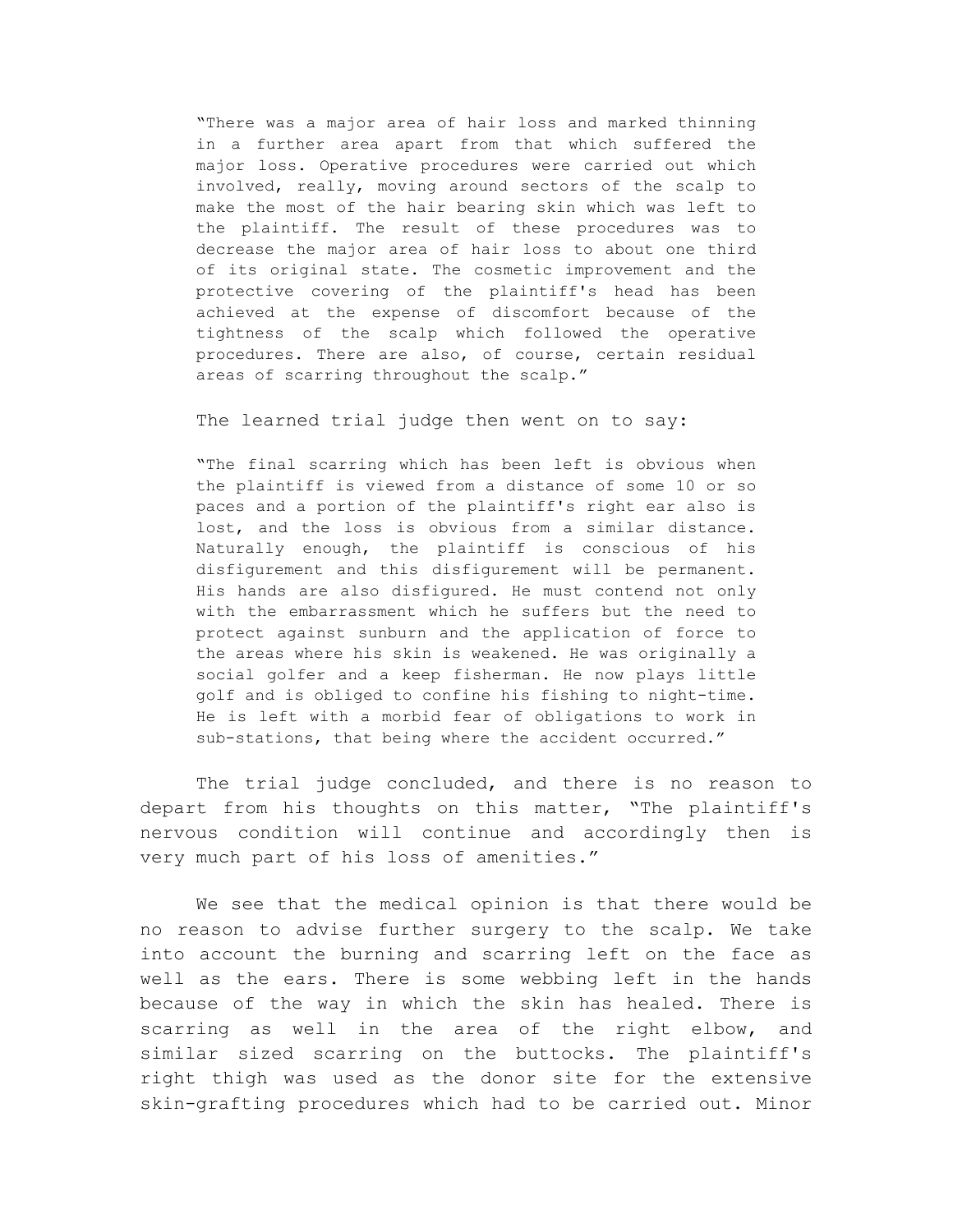surgery may be appropriate for the webbing condition between the plaintiff's fingers if it ever became a significant problem.

As well as the matters which I have already outlined, the plaintiff has a very significant hearing loss. The specialist evidence, which was accepted and acted upon, is that in his right ear, he has no useful hearing at all and he has a lowered threshold in the left ear. The result from an overall point of view is that he has hearing loss of about one-third.

There is no doubt that the plaintiff was very badly burned and suffered excruiatingly painful and prolonged treatment and is left with significant disabilities and restrictions to his lifestyle. However, he was lucky enough to make some recovery from his adversity in a number of respects. He was 35 years of age when he was injured. He managed to get back to work, in the first instance, after about four months from his initial injury, but treatment subsequently dislocated his work and he got back finally, as one might say, about two years or so after the injury and since then has worked continuously. He has stayed with his former employer, so we are not dealing with a case, as we note, where the plaintiff's capacity for employment has been substantially affected.

It is always difficult to deal with appropriate levels of damages in scarring cases and cases involving disfigurement 30 due to burning because even more than usual, judgments of impression are called for. Of course, a trial judge in these circumstances has a significant advantage. We would accept the principle which has been enunciated in Pannucio reported in Vol. 56 A.L.J. 429 and the application of the principle in this case that there is necessarily a wider range than ordinarily in a case where facial scarring is involved and there is accompanying neurosis. We are not dealing simply with facial scarring alone, but the principle has a valid application in present circumstances.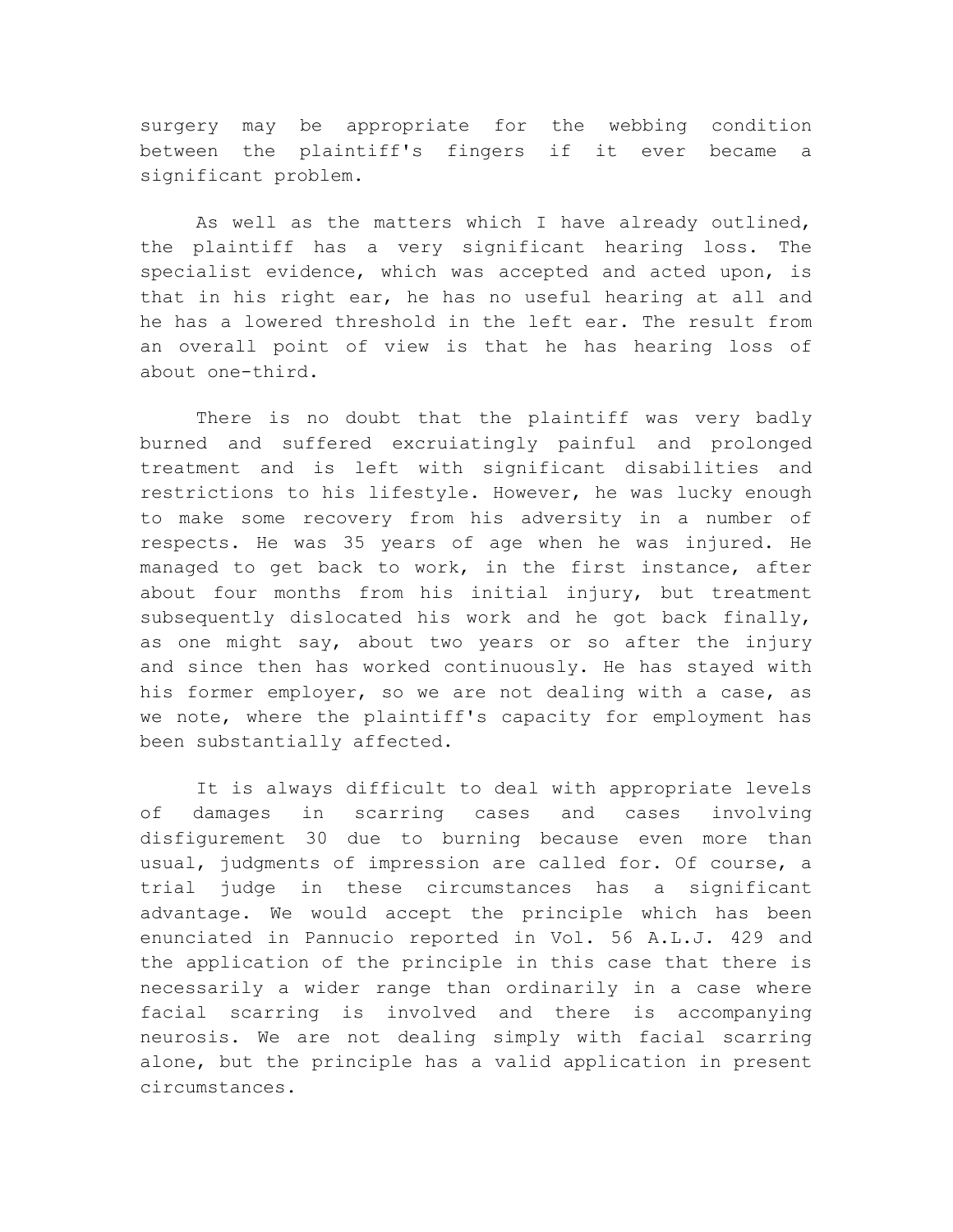We were assisted in our judgment of the extent of the disability affecting the plaintiff by coloured photographs which are part of the record. This enabled a better impression to be gained and we had our attention drawn to a number of cases where awards of general damages have been made in cases where burns and scarring have occurred. The cases which were handed up to us and where the references were included in the extracts given to us included the following. There was the case of Czislowski and Shorgan which involved a 24 year old. The assessment was made in 1985 by Mr. Justice Ryan. The burns were over 40 per cent of the body. The amount of the general award was \$45,000. The case of Yuskan and Sala, a 1982 case before Mr. Justice Kneipp, involved a 19 year old and \$60,000 was the amount of the general damages awarded. The plaintiff in that case was permanently unemployable and had to wear a pressure suit. He was left in a condition where he was most hesitant to go out from his house at all. Rumball was a 1984 case. The assessment was made by Mr. Justice Williams. \$50,000 was the amount of the award. In the case there, the plaintiff was aged 47 and was badly burned to 55 per cent of his body. He had a depressive reaction and he had diabetes. There was the case of Travers which was a \$40,000 award. The judgment was given in March of 1988 by Mr. Justice Dowsett. Sixty per cent of the body was burnt. There was the case of Weir where Mr. Justice Demack in June of 1989 awarded \$90,000 as a global sum for what he described as a very serious injury. When the case is examined, it can be seen that the figure must have been very largely comprised of a general damages award for pain and suffering and loss of amenities. Thirty per cent of the body was burnt. The plaintiff in that case was 51 years old at the date of the accident. His life was very restricted subsequently and all attractive activity was virtually closed off to him. There is the more recent case of Forbes and Olympic General Products (Queensland) Pty. Ltd. Mr. Justice Byrne assessed the damages in the case of a 30 year old who had been badly burnt to 80 per cent of his body and had been obliged to endure very painful treatment. He was not able to work at all. After the accident, he turned to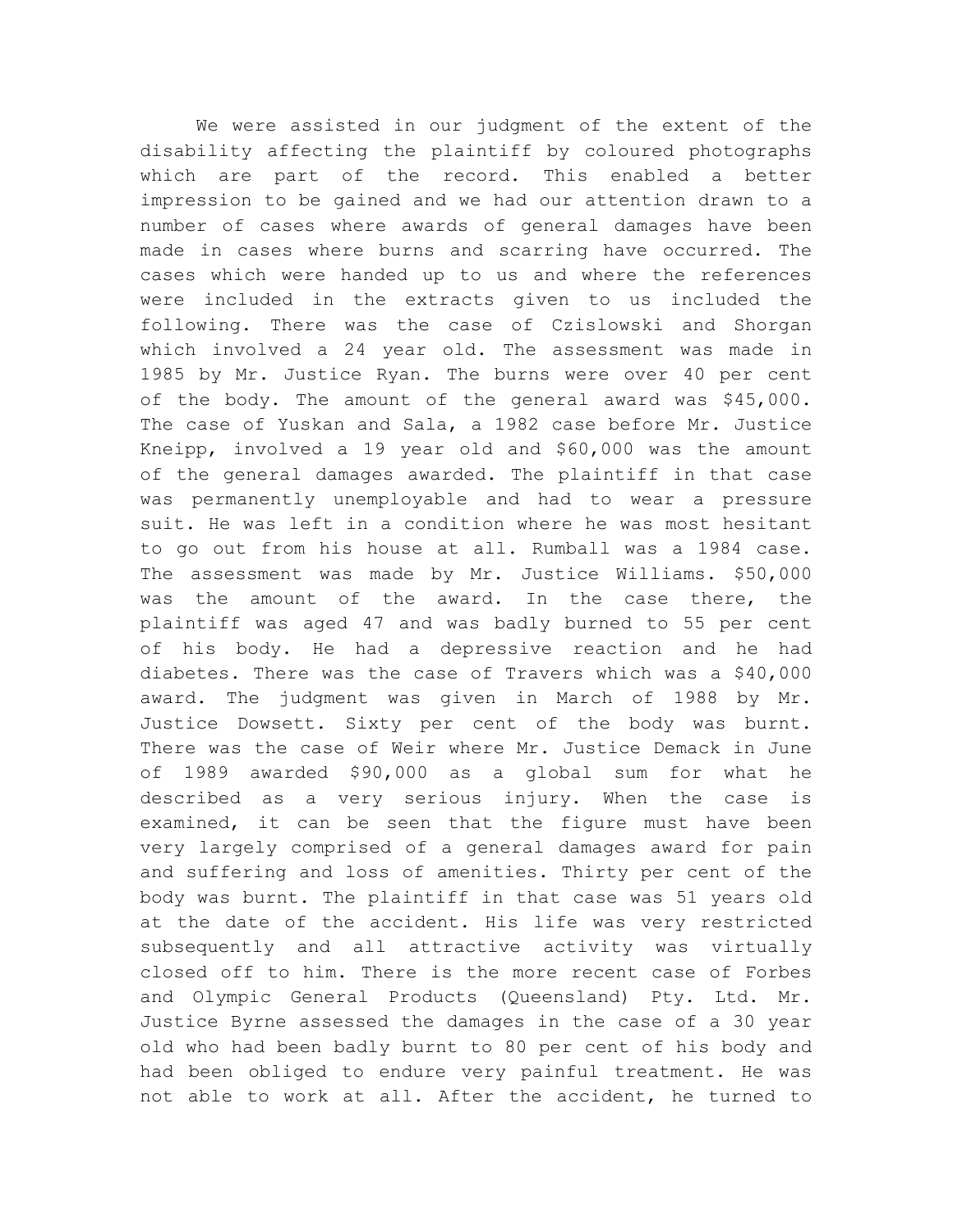drink as a consolation. He was left with a number of other disturbing features in his lifestyle such as disturbed sleep, depression and what can be described as quite severe psychological problems. We are assisted by a survey of these cases and we are left in judging the appellant's submission that the damages awarded in the present case were manifestly excessive with a matter of impression.

One does not lightly interfere in cases where a general award is made and personal injury has been suffered where the judge has all the usual advantages, and perhaps more than the usual advantages, in judging the extent of the injury and the appropriateness of any particular award of damages. Nevertheless, speaking for myself in the present case, I am left with the distinct impression that the award made by the trial judge is really out of line with other awards made by this Court, and in the circumstances should be judged as manifestly excessive.

We are not called upon to enter a judgment as though the case were being considered for the first time, even though we may decide that the award is manifestly excessive. It does not mean that the learned trial judge's assessment should be substantially ignored, and for myself, I would be prepared to give considerable weight to his assessment, excessive though it was, and involving an overgenerous approach, as I believe it did. Allowing for this additional factor, I would for myself alter the award of general damages and reduce it to the sum of \$75,000. I should also say at this point what I believe should be done in respect of the further application made, should we alter the award, for a certificate under the Appeal Costs Fund Act. There is a discretion to make such an award where an appeal succeeds on a point of law. Counsel for the respondent argued strongly that a point of law was involved in this case. For myself, that would not be my reaction, although I note that the Supreme Court of Tasmania came to a conclusion which counsel for the respondent claimed to rely upon. A somewhat similar case was considered by this Court in Vella and Larsen. I emphasise the word "somewhat"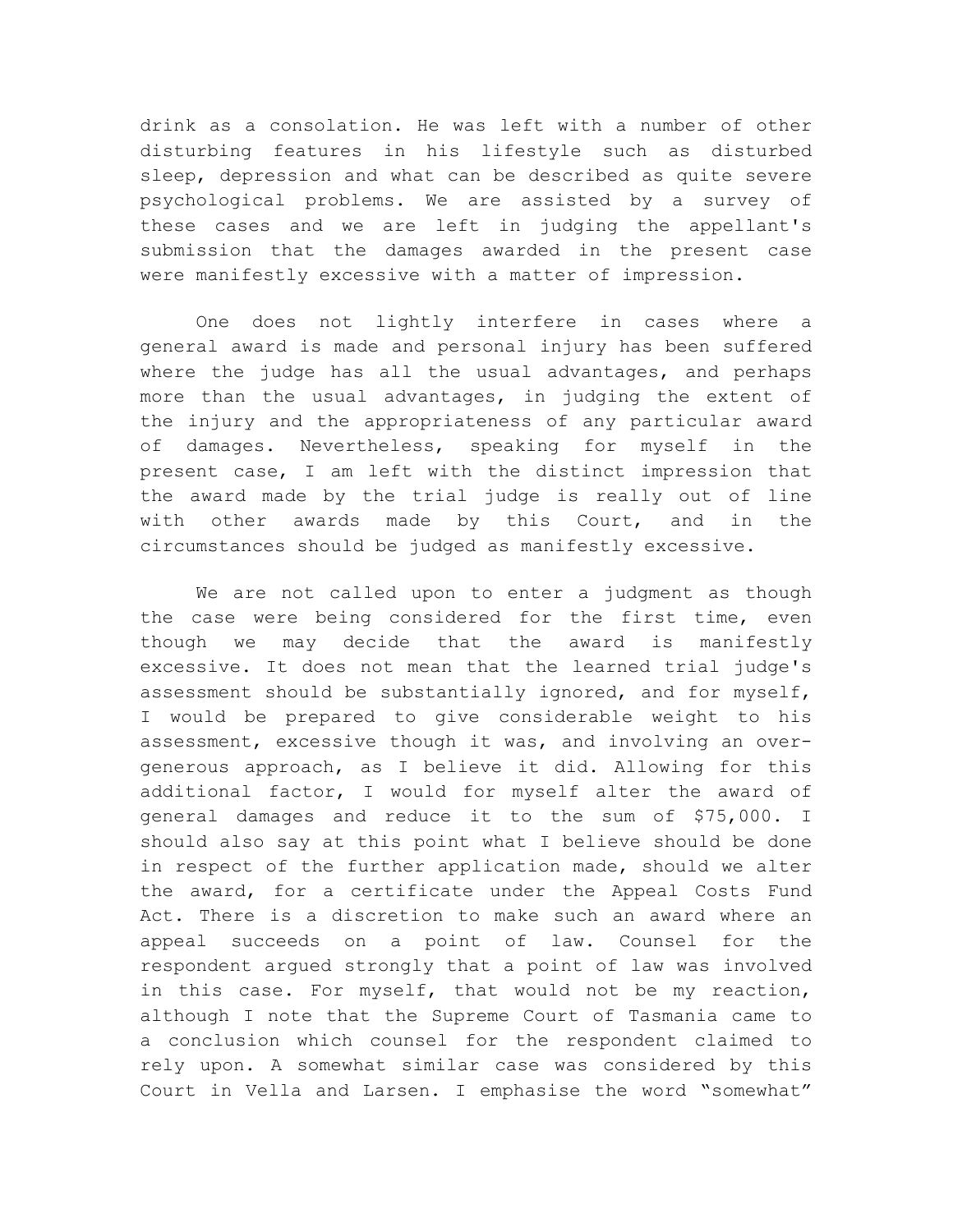because the case I have referred to involved a matter of sufficiency of evidence which in some categories and from some points of view can be described as involving a judgment on a point of law.

However, I do not need for myself to continue this investigation further because even if I were persuaded a point of law is involved - and I must say I am not - there is undoubtedly still remaining a discretion in the appeal court to decide whether a certificate should be awarded and I can see nothing in this particular case which would call for the granting of a certificate unless, indeed, we were disposed to move to grant certificates in the case of all damages appeals and I do not think that is an appropriate course. However, restricting my consideration to the present case, for myself I would not grant a certificate.

The result in my view would then be that the amount of the damages awarded by the learned trial judge should be set aside. That would involve a necessary simple mathematical calculation.

MR. JUSTICE McPHERSON: I agree. It is evident from the many cases of comparable injuries that were cited to us in the course of the appeal that the amounts awarded by way of general damages have, as one would expect, been influenced by the sequelae of the injury. In many of them, the injury and the unsightly personal appearance that is inflicted produces a disturbance, in some instances severe, of the mental and social balance of the plaintiff. Relatively speaking, the complainant in this case seems to have overcome with considerable success any disadvantages of that particular kind. Even so, the sum of \$75,000 proposed to be substituted continues to compare favourably with awards in other cases of this general kind. I agree with what the learned Chief Justice has said and with the ruling that he has given with respect to the application for an indemnity certificate under the Appeal Costs Fund Act.

MR. JUSTICE DERRINGTON: I would agree with everything that has been stated, but I would add a few comments of my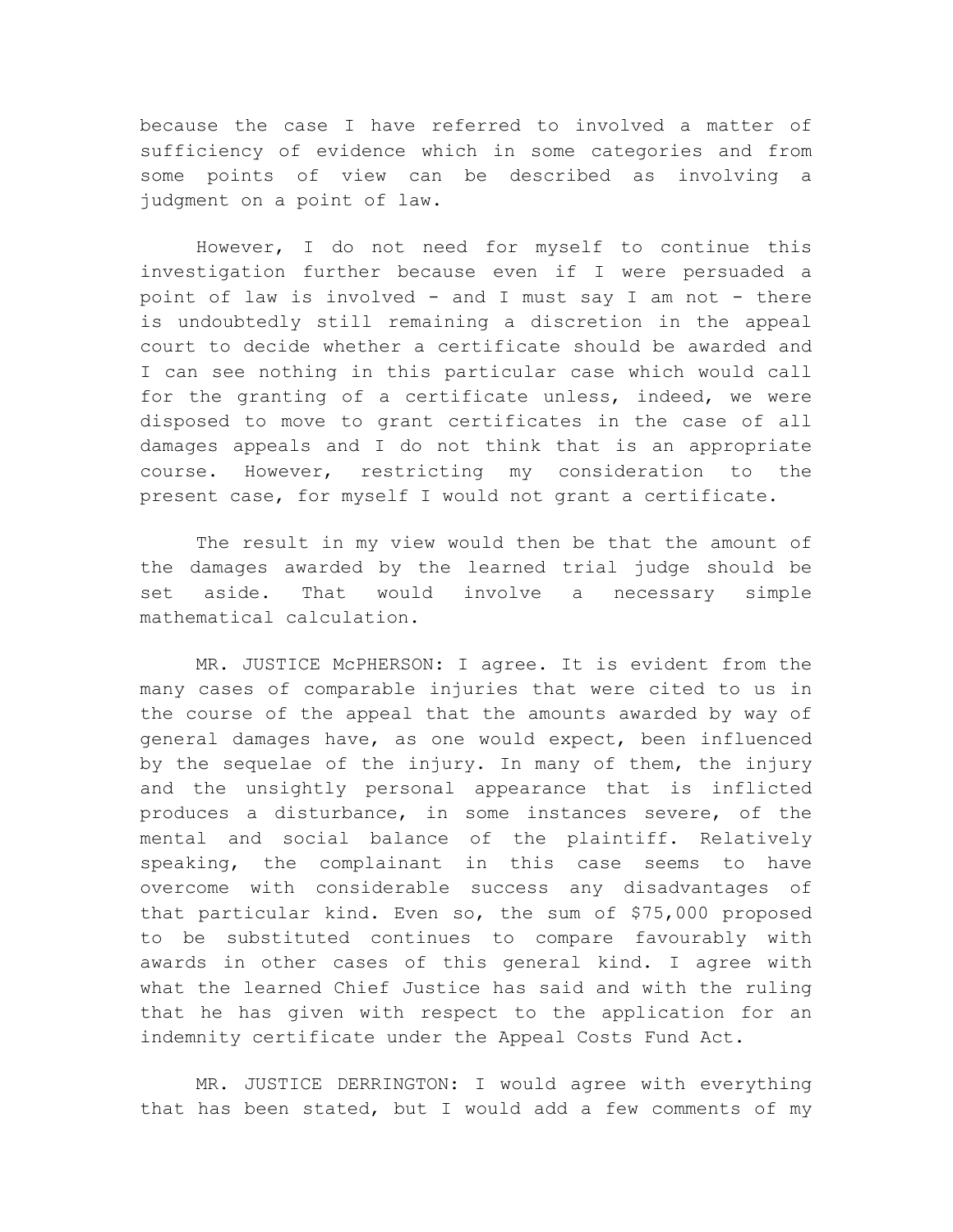own. An award of damages must show fairness to the plaintiff and the defendant. That fairness must still provide full compensation for the loss suffered. However, in respect of pain, suffering and loss of amenity of life, its purpose is to provide consolation. It cannot relieve pain, nor delete the pain that has been suffered. The severity of pain suffered in the immediate post-traumatic period and during the earlier convalescing period is certainly taken into account in the assessment of damages, but it is not to be unduly emphasised as a component. Unremitting pain or the knowledge of the certainty of lifelong pain is usually regarded very seriously in the assessment. It is true that the learned trial judge had an obvious advantage in circumstances such as the present. It is also true that the amount of the award is a matter of impression based upon the background knowledge of the nature of the amount of awards in other cases. This is not to say that identity of awards should be the target of a court in award damages, for it is almost impossible to find identity of injury and loss. Nevertheless, knowledge of the awards in other cases has some value as part of the background.

In the present case, and even before the presentation of comparable awards and taking into account the factors referred to above, I still had a strong impression that the award was manifestly excessive. Nothing that has been said since has provided any departure from that impression. No doubt the injuries suffered were extremely severe and painful at the time and have been fully recounted by the learned presiding judge. That is not the point. The point is to try to provide an assessment of damages that properly and fairly reflects the true award for damages suffered in this case. I agree with the proposed award stated by the Chief Justice and with his reasons and those of my brother, the Senior Puisne Judge. I also agree with the proposed order in respect of the application for relief in the Appeal Costs Fund.